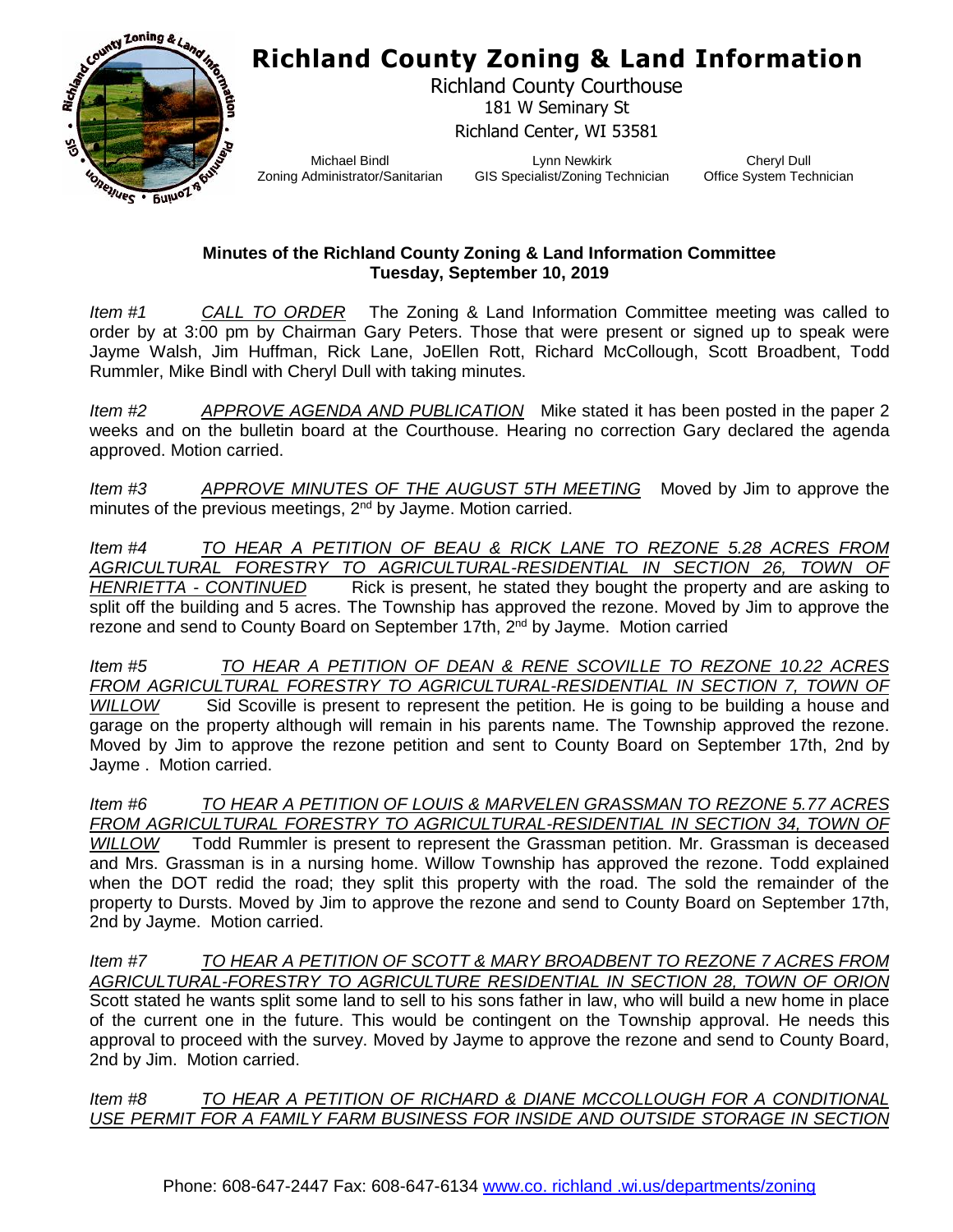

Richland County Courthouse 181 W Seminary St Richland Center, WI 53581

Michael Bindl Zoning Administrator/Sanitarian

Lynn Newkirk GIS Specialist/Zoning Technician

Cheryl Dull Office System Technician

*36, TOWN OF BUENA VISTA* Richard is present to represent the petition. He wants to build some outside storage and in the future may build some inside storage. The Township has approved. Moved by Jayme to approve the Conditional Use Permit, 2nd by Jim. Motion carried.

*Item #9 ITHACA REZONE – MANNING DAIRY* Virginia is represent to represent the petition for Ithaca Township and the Manning's. She stated this is a parcel of land that the Manning's are gifting to the Willow Cemetery. The Township has approved. Moved by Jim to approve the pass through rezone and send to County Board on September 17th, 2nd by Jayme. Motion carried. Virginia added that Ithaca Township would be bringing their Ordinance changes in the next couple of months to the Committee.

*Item #10 ZONING ORDINANCE SECTION IV LANGUAGE REVISION* Mike presented the changes to the Zoning Ordinance that concern the expiration dates of permits and permits for removal of buildings. Moved by Gary to approve the highlighted areas as presented and send to County Board on September 17th, 2<sup>nd</sup> by Jim. Motion carried.

Item #11 *PAY BILLS* No bills to pay.

*Item #12 ADJOURN* Next regular meeting Monday October 7th at 3:00 pm. Moved by Jayme to adjourn at 3:20 pm, 2<sup>nd</sup> by Jim. Motion carried.

Minutes respectfully submitted by Cheryl Dull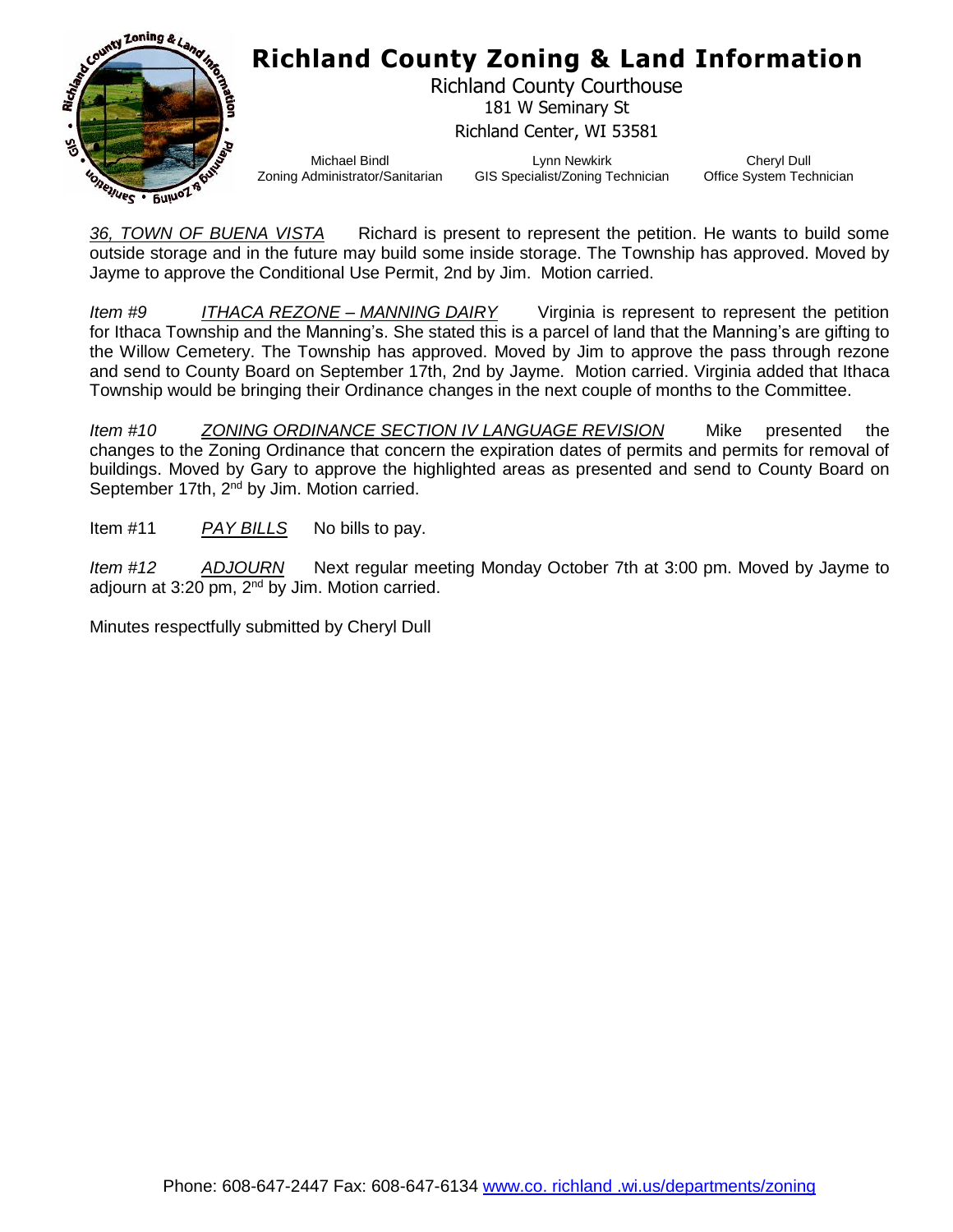

Richland County Courthouse 181 W Seminary St Richland Center, WI 53581

Michael Bindl Zoning Administrator/Sanitarian

Lynn Newkirk GIS Specialist/Zoning Technician

Cheryl Dull Office System Technician

#### **Minutes of the Richland County Zoning & Land Information Committee Tuesday, September 10, 2019**

*Item #1 CALL TO ORDER* The Zoning & Land Information Committee meeting was called to order by at 4:00 pm by Chairman Gary Peters. Those that were present or signed up to speak were Jayme Walsh, Marc Couey, Jim Huffman, several members of the general public, Mike Bindl with Cheryl Dull with taking minutes.

*Item #2 APPROVE AGENDA AND PUBLICATION* Mike stated it has been posted in the paper 2 weeks and on the bulletin board at the Courthouse. Hearing no correction Gary declared the agenda approved. Motion carried.

*Item #3 OPEN FOR PUBLIC COMMENT*

Ben ask to speak first. He stated in a nutshell the Legislature has created the Statute 66.0404 to take the power away from the Counties for Cell tower permits. Legislation is designed to allow the applicant to sue the County and limit their ability to deny towers.

Page Huber – From Vernon County and within 1-2 miles from a tower. She has worked as a nurse for years. She is aware you cannot use health concerns to deny a tower, but she feels we are being used a test subjects with the 5G.

Holly Ottesen – She does not live in Richland County, but her children go to school at Ithaca. She is concerned that 'our' children will grow up exposed to these frequencies. We are the biggest human experiment.

Julie Delaterre (Wendland) – From West Lima area; her neighbors will be building a tower. She stated 2 township outside of Richland County have denied permits. She passed out documentation concerning microwave exposure.

Chris Stark – From Bloom Township. She specifically hoped for having experts to provide information to educate everyone. She would like another meeting rescheduled for an evening or Saturday. She feels this infringes on her rights to scene quality. She feels because Bloom Township is unzoned they are targeted for tower installation.

Connie Champnoise – From Akan Township. She ask what is the procedure locally? Mike explained the process as; they make an application; he reviews it for completion and approves it. He stated the process use to be by Conditional Use Permit (aka CUP) but with the new law, it cannot be denied so it was removed as such. Connie felt if it was still a CUP it would get the Townships involved.

Ben added the Townships can also enact an Ordinance of their own which would take precedence.

Connie would like the County to check with other Counties to see what conditions they place on their permits.